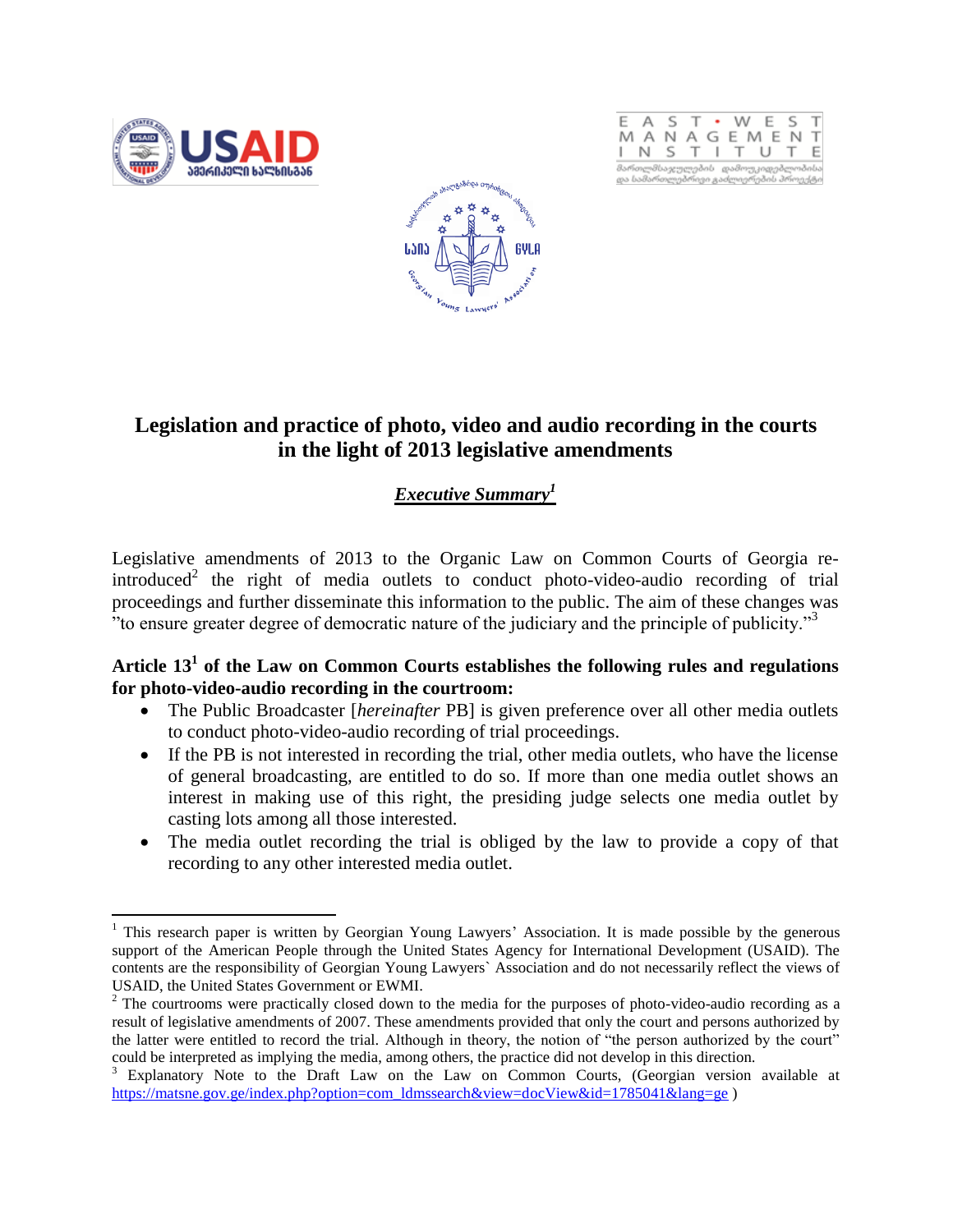- Courts are obliged by the law to conduct video recording of each and every trial which takes place before them and provide copies to the parties (upon request).
- Any person present in the courtroom is entitled to conduct audio recording of the trial from a specially designated place in the courtroom under the condition that this does not obstruct the trial (e.g., by making noise, etc.) If this rule is breached, the judge is entitled to fine the violator, expel him from the courtroom or order his detention.
- In case of a jury trial, recording the faces or other personal identification details of the jury members is prohibited. The same rules apply if - based on the request from a party to the proceedings- the judge decides that non-disclosure of personal identification details is in the interest of witness's / victim's security.
- The 2013 amendments further authorized photo, video, audio recording in the courthouse and the court yard without any restriction. Seizure of private belongings (such as mobile phones, computers, photo, video, audio recording devices) to persons entering the courtroom is prohibited.

#### **Importance of the Amendments**

 $\overline{\phantom{a}}$ 

Greater openness of courtrooms for media is an important step towards transparancy and accountability of the judiciary and serves the interest of individuals and the society at large. Therefore these amendments deserve to be assessed in a positive way. As noted by the Venice Commission, in the Georgian context these amendments are commendable.<sup>4</sup> It should be noted positively that the amendments have largely taken into consideration recommendations from the Coalition for the Independent and Transpareny Judiciary, which is a positive development. The Coalition has a number of times drawn the attention of the relevant authorities to the deficiencies of the previously existing regulations and practices which practically banned audio-photo-video recording in the courtroom. However, these recommendations were not taken on board until 2013.

After more than a year since the adoption of the amendments, it is important to revisit them, especially in the light of the practice of their implementation in various courts and by various media outlets after more than a year since their adoption.

**Analysis of the practice has revealed the following problematic areas of the law which need to be addressed:**

<sup>4</sup> OPINION ON THE DRAFT AMENDMENTS TO THE ORGANIC LAW ON COURTS OF GENERAL JURISDICTION OF GEORGIA, Adopted by the Venice Commission at its 94th Plenary Session (Venice, 8-9 March 2013)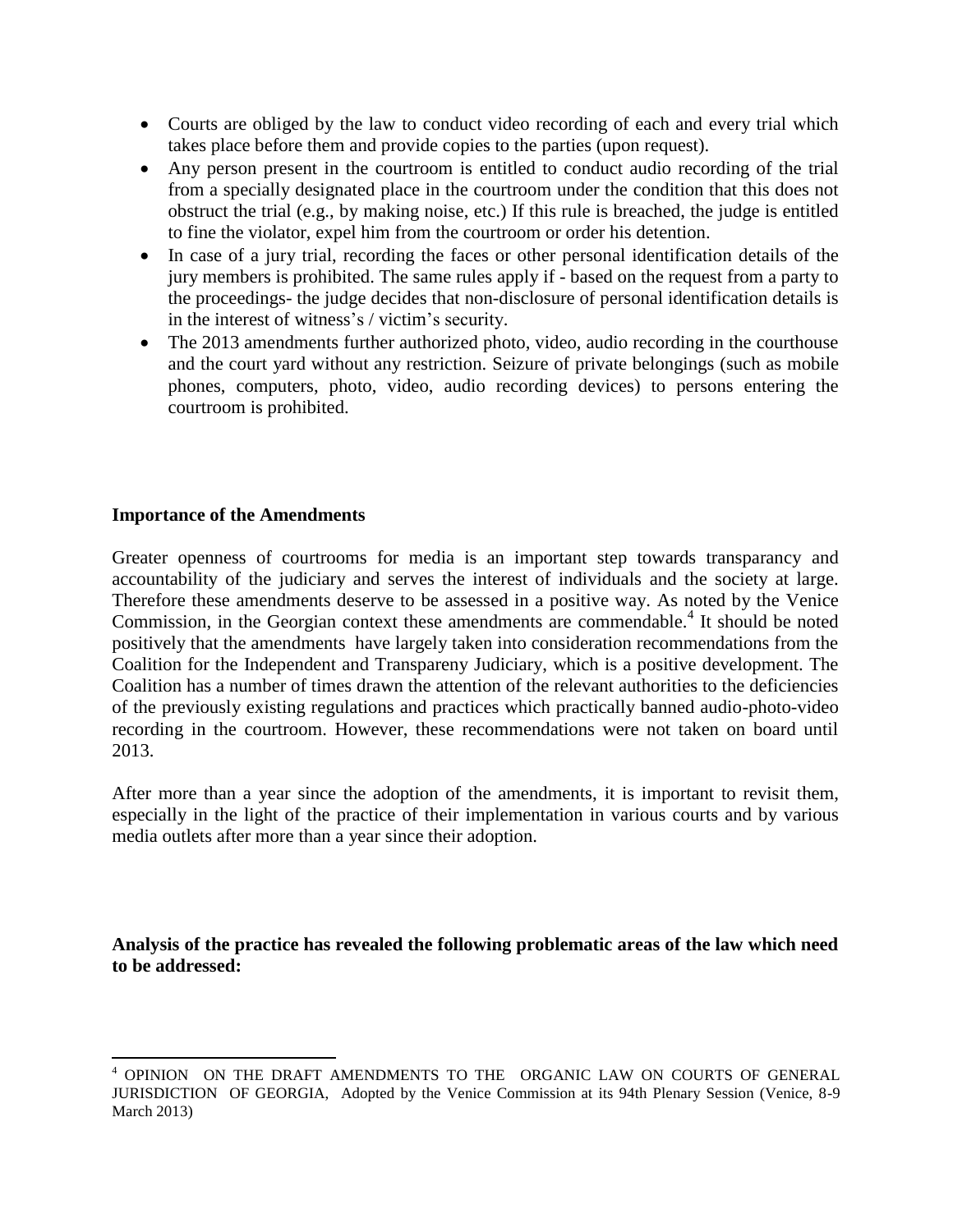**Preferential right granted to the Public Broadcaster to conduct photo and video recording of the trial**

#### **As noted, the PB is granted a preferential right to conduct photo, video, audio recording of the trials. Other media outlets are authorized to do so only if the former does not show an interest in using the right granted to it under Article 13<sup>1</sup>**

Journalists interviewed for the purposes of this research paper, have negatively assessed the preferential right granted to the PB to conduct the photo-video recording of the trial. As noted by one journalist, although the PB is obliged by law to provide a copy of the recording to all other interested media outlets, in some cases the PB records only a few minutes at the beginning of the trial and then leaves the courtroom, thus other media outlets are left with the footage of only the first few minutes, not the entire trial. $<sup>5</sup>$ </sup>

Although the courts are also obliged to record the trials, as noted by another journalist, the quality of their recording is very low and not suitable for media purposes.<sup>6</sup> Besides, as the analysis of the public information submitted in response to our requsts shows that not all trials are being recorded.<sup>7</sup> Last but not least, according to the law, it can take up to 10 days to receive a copy of the recording from the court, which is not a very reasonable time frame considering that information is a perishable comodity.

#### **Media outlets who do not possess the license of general broadcasting are excluded from the right to conduct photo - video recording of the trial**

This fact has been negatively assessed by journalists from media outlets who do not possess the general broadcasting license; moreoever, even representatives of those media outlets, who are entitled by the law to conduct the recording, dissaprove such differential treatment between media outlets.<sup>8</sup> As explained, different media outlets have different editorial policies and focus of interest -what might be very relevant and interesting for local media outlets is often not a priority for national broadcasters (who is authorized by the law to record the trial). This means that because national broadcasters are not always able and/or interested in attending each and every trial which are of interest to the regional media outlets, investigative journalists, bloggers, internet media and others, the latter are left without the possibiltiy to obtain the copies. As noted by one journalist,

*investigative journalists are able to go into deeper details of a case before the court, can provide more analysis than us (general broadcasting license holders). We have a different focus, we cannot cover all the cases, therefore, they should probably be granted the right to conduct the video recording on their own. 9*

 $\overline{a}$ 

<sup>&</sup>lt;sup>5</sup> Interview with a representative of the "Network of Information Centers", email communication with the representative of studio "Monitor"

 $6\,\mathrm{i}\mathrm{d}$ 

<sup>&</sup>lt;sup>7</sup> See e.g., replies to GYLA's public information requests by Tbilisi City and Appellate Courts (Letters N 2-0665/373724, 02.12.2013; N 82, 02.12.2013; N 23061, 03.09.2014)

<sup>&</sup>lt;sup>8</sup> Interviews with a representative of Imedi-TV, online media "Liberali" and a representative of the "Network of Information Centers"

<sup>&</sup>lt;sup>9</sup> Interview with a representative of "Imedi"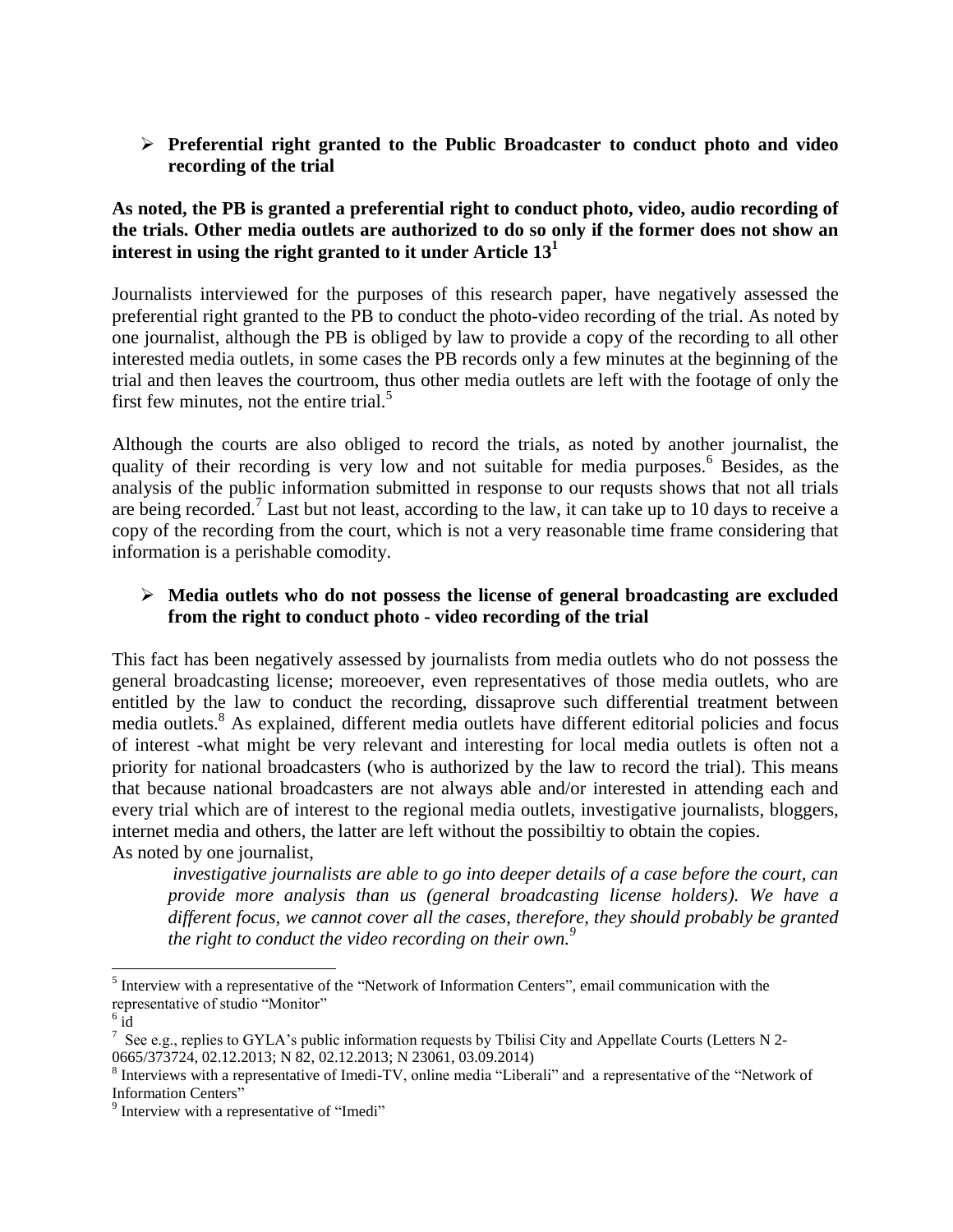*Online media, unlike national broadcasters, are often more critical and provide a more*  detailed reporting of court proceedings, focusing on actions of the judge, protection of *procedural rules, etc. Therefore, they should be able to conduct video recording of the trials on their own.<sup>10</sup>*

Journalists also note that video footage is often a much more effective means of communication with the audience/reader, than words. It also strengthens credibility of the media outlet in the eyes of its reader. Therefore, although they can still report regarding the trial, when they are deprived the possibility to provide video footage in addition to the text, they consider their abilities to effectively communicate with their audience to be unfairly restricted.

#### **The obligation to obtain prior authorization at least an hour before the start of the trial**

**The law does not establish any obligation to obtain a prior authorization for conducting the photo-video recording of trials, this obligation is however established by relevant Orders of the Court Chairpersons<sup>11</sup> adopted specifically for the purpose of putting Aricle 13<sup>1</sup> into effect.**

Although the court may establish certain rules and regulations in order to ensure smooth conduct of judicial affairs, media obligation to obtain prior authorization at least one hour before the start of the trial raises questions as to its compatibility with the law. Particularly problematic is the fact that the media may lose the right enshrined in the law if it fails to comply with a procedural rule established by a the Decree of the Court Chairperson (which stands lower in the hierarchy of legislative acts than the law itself).

In practice this rule is not applied in a uniform manner by all courts. We have identified cases when non-compliance with the time limit did not present an obstacle for the media to conduct the recording, on the other hand, we have also identified cases when this right was restricted due to the failure to comply with it. In one case, although the journalist complied with this requirement, he was denied the right to conduct recording, the judge explained that this was due to the latter's failure to review the request within the given time limit.

As noted by one journalist, information regarding the hearings on pretrial detention is not available on the special information board in the courtrooms; journalists often learn about these trials in the very last minute and it is practicaly impossible to comply with the required time limit for obtaining the permission.

 $\overline{\phantom{a}}$ 

 $10$  Interview with a representative of the "Network of Information Centers"

<sup>&</sup>lt;sup>11</sup> GYLA has requested copies of these Orders from 12 courts throughout Georgia. Analysis shows that all Orders are absolutely identical in their content and 10 out of 12 are adopted on the same date. The Decrees contain a number of additional regulations concerning photo, video and audio recordings in the courtroom.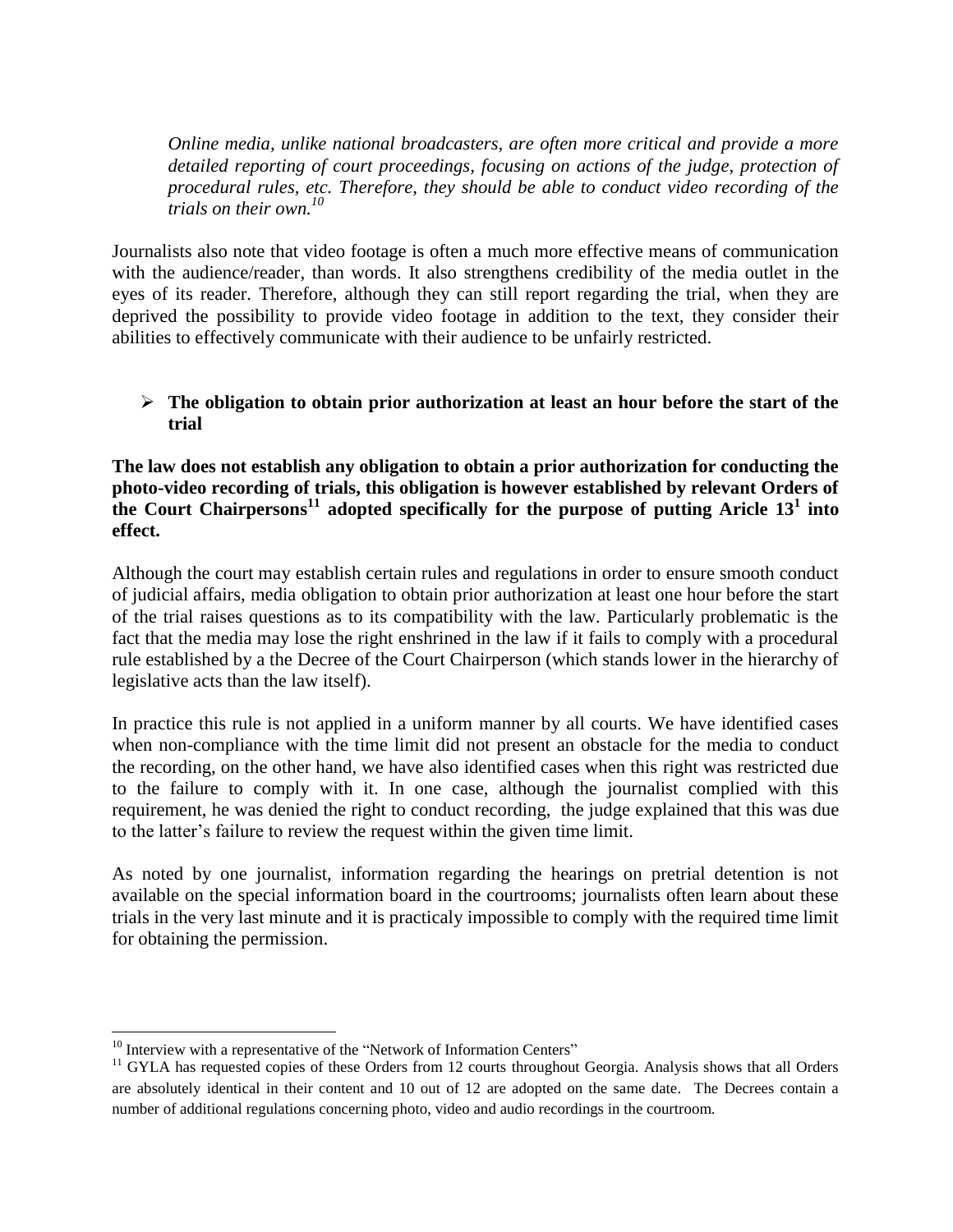#### **Sanctions**

#### **If media violates the rules of photo, audio, video recording, it can be subject to a fine, expulsion from the courtroom or detention. These sanctions are prescribed in Civil and Criminal Procedure Codes of Georgia.**

If a person is expelled from the courtroom, s/he should be provided with a copy of the relevant decision within 24 hours of expulsion, the decision can be appealed in the next 48 hours. Thus, if the media representatives is expelled, he looses the possibility to cover the trial, although he can later appeal this decision in the court. But what matters is that, due to the expulsion, the media representative can no longer obtain and disseminate information about the trial to the public in a timely manner. What is even more important is that the law does not envisage the possibility for replacing the expelled person by another person (either from the same or a different media outlet). Decision regarding expulsion from the courtroom is taken without an oral hearing of the case.

#### **Analysis of the practice shows the following:**

- $\bullet$  Out of 26 media outlets who responded to our questionnaires,  $^{12}$  16 have neither requested the court to grant the right to record the trial, nor requested the PB to provide a copy of such records. One out of 26 has not resorted to the court, but resorted to the PB and has obtained the requested copy. 9 out of 26 have requested the courts to give the permit, and 7 out of the 9 have received such permits (in one case the reason was that the trial was being recorded by the PB, in another case the reason was that the media was not a holder of a general broadcasting license.)
- Tbilisi City Court and Appeallate Court do not maintain statistical data as to how many times and which media outlets requested copies of video recordings of court proceedings before the respectice courts;
- No single instance of using sanctions against media outlets/representative for breaching the rules of recording in the courtroom has been identified in the period starting from May 1, 2013 (when the provision entered into force) up until September 2014.
- No single instance of a media outlet (PB or other) has denied a copy of the recording to other interested media outlet has been identified in the above-mentioned period. We have noted however, that the Public Broadcaster does not keep statistical data as to how many times and which media outlets have requested it to provide copies of video recordings of court proceedings.

 $\overline{\phantom{a}}$ <sup>12</sup> Answers were provided by different media outlets, including TV companies "Kavkasia", "Tabula", regional TV companies, e.g., "Odishi", print media, e.g., "Borjomi", etc.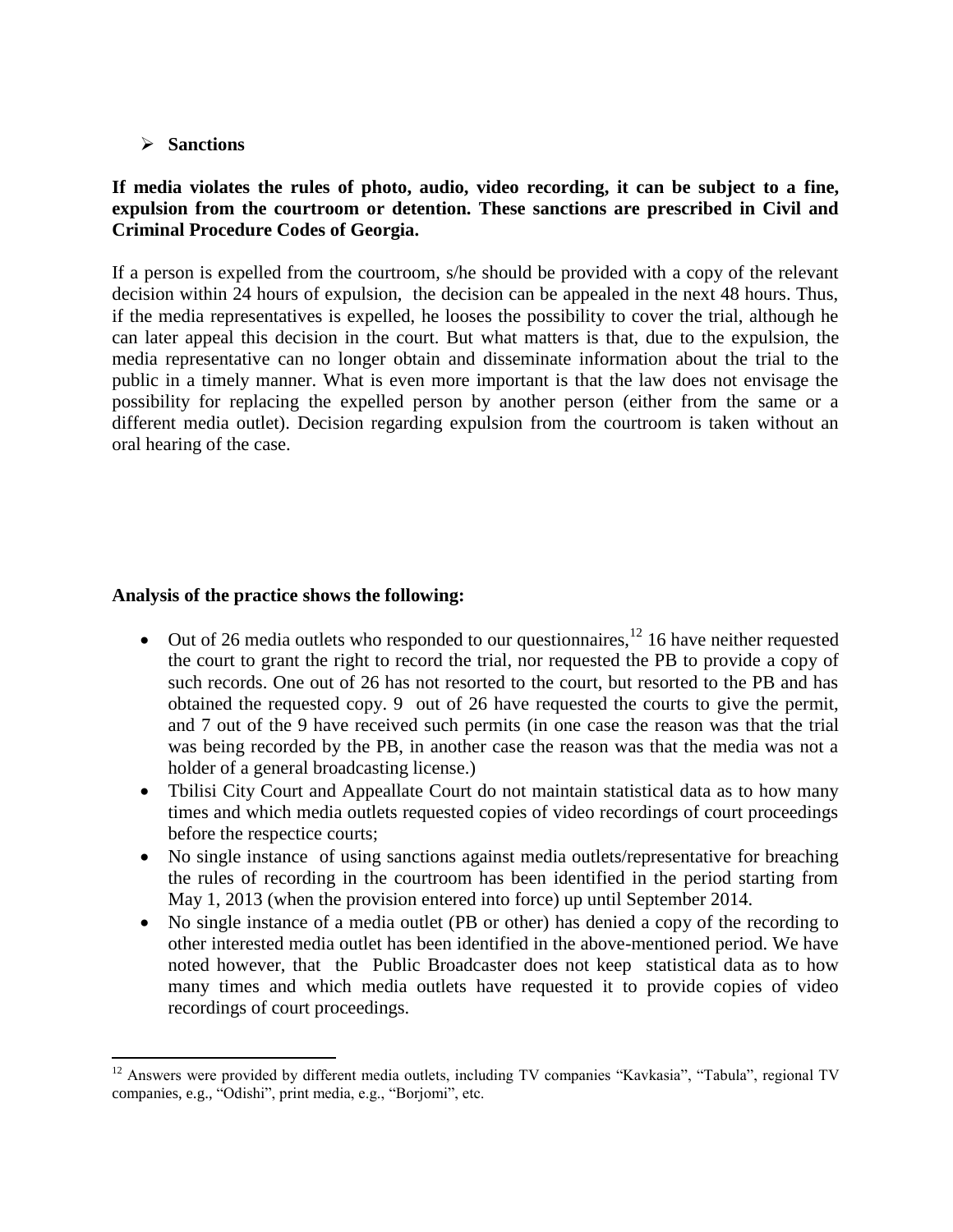#### **Certain issues need to be further regulated by the law:**

- Rules and procedures for live broadcasting live broadcasting is not envisaged by the law, as it stands for now.
- Rules and time frame for retention of video recordings by the courts and media outlets.
- Rules of recording images of certain categories of persons and objects in the courtroom (e.g., minors, evidence placed on the tables of the parties).
- Rules and procedure for filing and reviewing a complaint if media access to the courtroom is denied contrary to the law.

#### **Recommendations:**

#### **We Recommend to the Parliament of Georgia to adopt the following legislative changes:**

- Article  $13<sup>1</sup>$  of the Organic Law on Common Courts be formulated in such a way that if a trial is being photo-video-recorded by the Public Broadcaster, this does not deny the same right to other interested media outlets.
- Article  $13<sup>1</sup>$  of the Organic Law on Common Courts be formulated in such a way that the right to video-record the trial is not restricted to those media outlets which have the general broadcasting license.
- Define the rule and the time frame for retaining video-records by courts
- Define the rule and the time frame for retaining video-records by media outlets
- Define the rules and procedures for video recording of certain category of persons present in the courtrooms (e.g., minors) and objects (e.g., evidence and certain documents placed on the tables of the parties)
- Amend the relevant provisions in the Criminal as well as Civil Procedure Codes in such a way that if a journalist is expelled from the courtroom or is fined for breaching certain rule of video-audio-photo recording, this does not hinder the media from disseminating information in a timely and thorough way
- Define the rules and procedure for submitting and reviewing a complaint if media access to the courtroom is denied based on any reason which is not envisaged or is contrary to the law or the relevant Order of the Chairman of the Court. Such complaints should be reviewed orally; submitting a complaint should delay the start of the trial. If the media is expelled from the courtroom without a proper legal ground it should have the right to redress.
- The law should establish different standards of transparency for criminal and adminsitrative cases, as opposed to civil cases.
- The law should define the rules for live reporting from the courtroom and conditions and rules for restricting such reporting.

#### **City and Appellate Courts of Tbilisi:**

 Ensure that each and every trial is recorded by the courts; ensure that the statistical date of media requests made for obtaining video copies of the trials is kept.